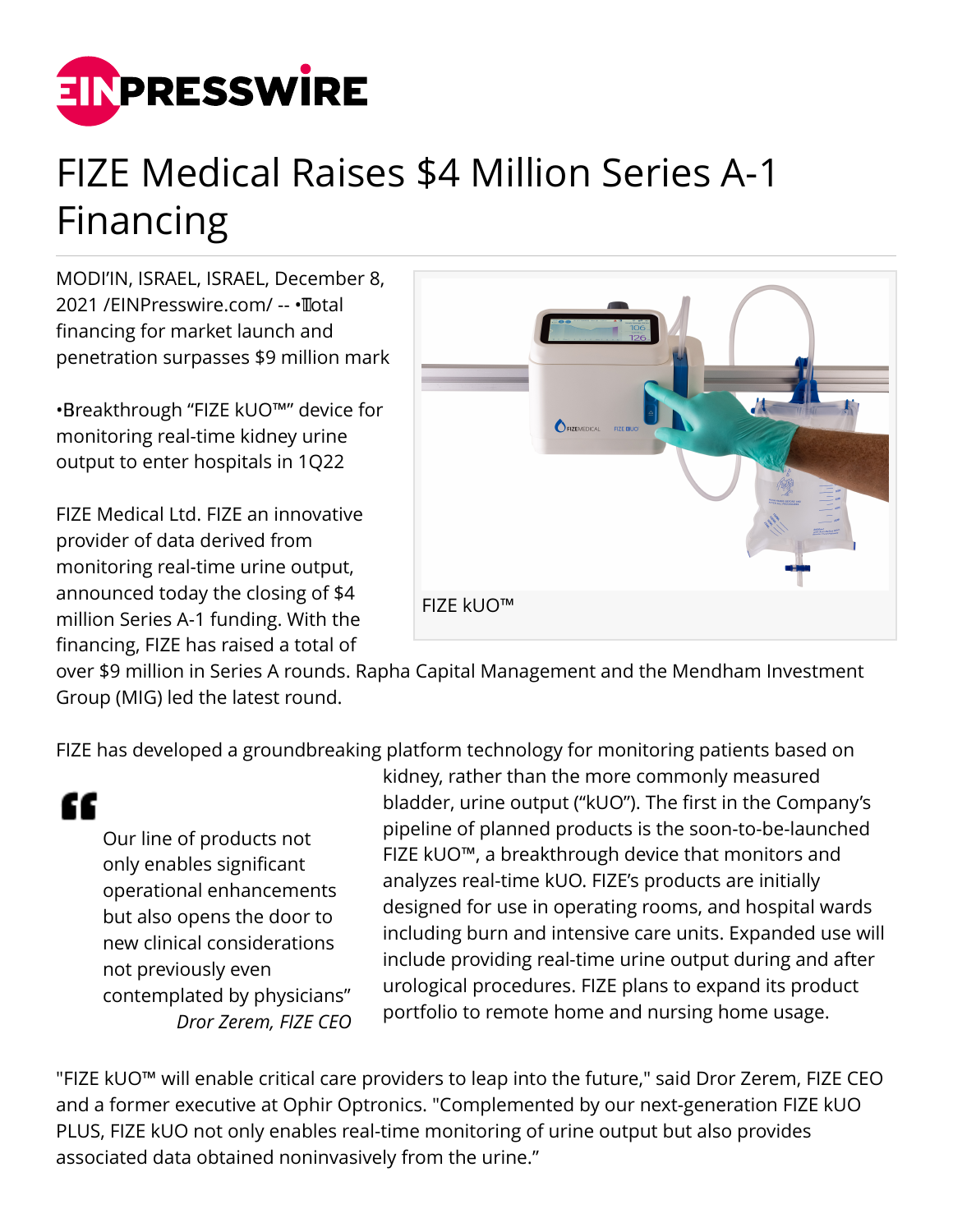Next in the pipeline, the FIZE dUO™, a more advanced dual-channel device that monitors and manages both urine output and fluid inflow commonly used in Continuous Bladder Irrigation, often implemented after prostate and bladder transurethral surgery, and Percutaneous Nephrolithotomy procedures of the kidney, will provide Urologists with enhanced ease of use and patient safety. "Our line of products not only enables significant operational enhancements, but also opens the door to new clinical considerations not previously even contemplated by physicians," Zerem added. "Urine-related real-time data will finally be available and fed into AI algorithms, assisting physicians in making the best decisions regarding their patients' overall management. We are excited to conclude this round at exactly the right time, as we transition from R&D to manufacturing and commercialization, starting with pilots in Israel and the US in early 2022."

## About FIZE Medical

FIZE Medical provides a cutting-edge platform to measure in real time the key indicators of a patient's health status based on urine output. FIZE's platform anchors a product portfolio comprising FIZE kUO, FIZE dUO, and FIZE kUO PLUS™. Poised to advance the delivery of healthcare significantly without increasing costs, FIZE's technology integrates with EMR and other systems. This enables the Company's integrated AI algorithms to predict patient deterioration and assist in adjusting treatments. FIZE Medical is headquartered in Modi'in, Israel. For more information, visit [www.fizemedical.com](http://www.fizemedical.com) or email ir@fizemedical.com.

### About Rapha Capital Management

Rapha Capital Management, LLC ([https://raphacap.com\)](https://raphacap.com) is an investment management firm located in Miami, Florida, that focuses on identifying and managing strategic investments in early-stage, non-public biotechnology companies. Rapha Capital was founded by President Dr. Kevin Slawin, an experienced oncologic and robotic surgeon, biotech consultant, investor, and entrepreneur focusing on oncology, T cells, immunotherapy, and other breakthrough healthcare technologies. Dr. Slawin is also the founder of Bellicum Pharmaceuticals, a publicly-traded company on NASDAQ. He is co-inventor of the FDA-approved prostate health index (phi) test licensed and marketed by Beckman Coulter and utilized worldwide.

# About Mendham Investment Group

The Mendham Investment Group (MIG) is an investment group comprised of senior-level executives from the pharmaceutical, biotechnology, and other healthcare industries. MIG is led by Dr. Michael Ingber, Director of The Center for Specialized Women's Health at Garden State Urology.

Sima Faifman Kuchersky FIZE Medical +972 54-838-4684 [email us here](http://www.einpresswire.com/contact_author/3211552) Visit us on social media: